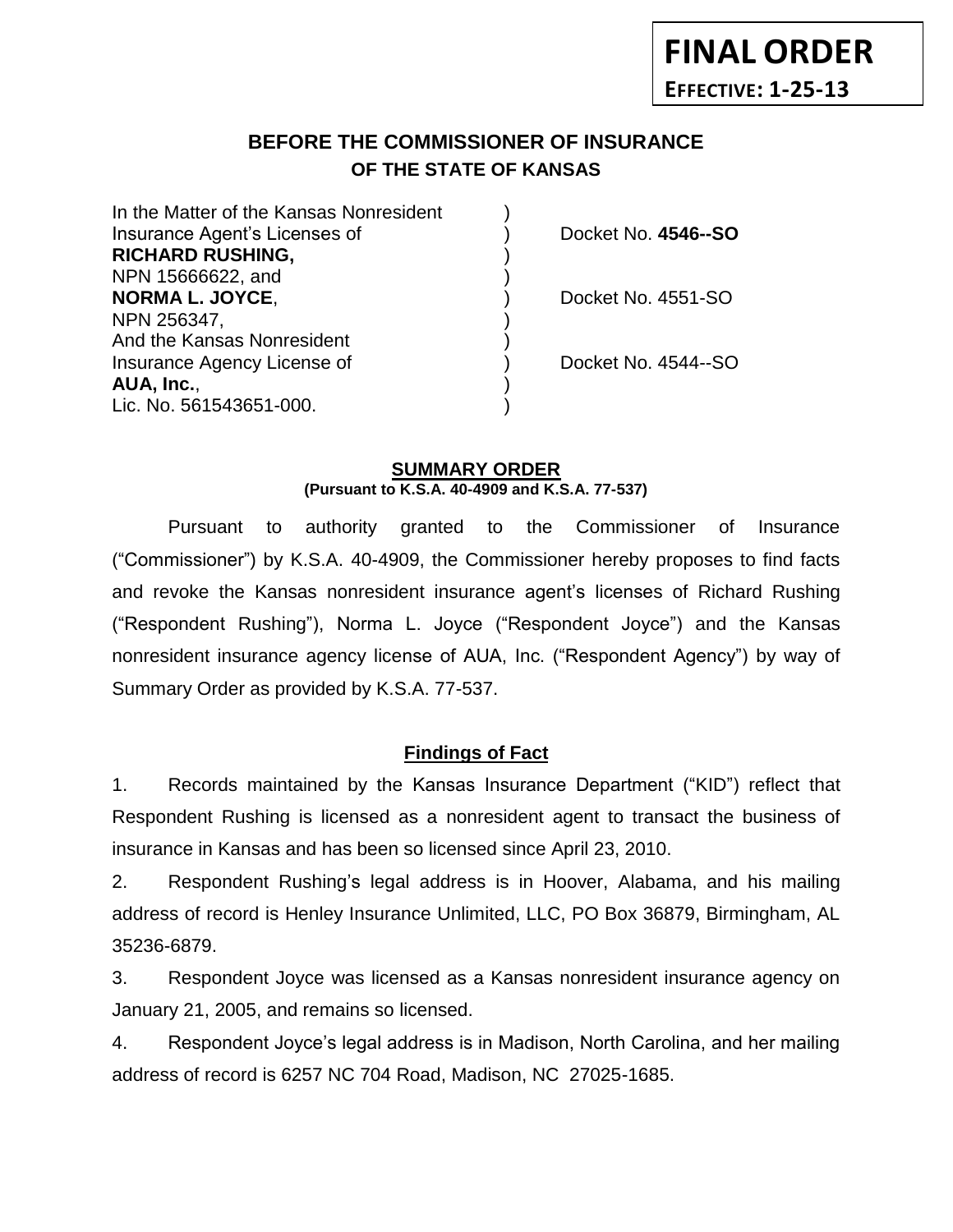5. Respondent Agency was first issued a license as a Kansas nonresident insurance agency on May 1, 1989, and has been continuously licensed since March 5, 2012.

6. Respondent Agency's legal and mailing address of record is 704 N. Regional Road, Greensboro, NC 27409, and the Kansas licensed agent identified as the agency contact and agent responsible for compliance is Respondent Joyce.

7. Following investigation, the Commissioner has no reason to believe that protection of the public interest requires the Commissioner to give notice and opportunity to participate to anyone other than the respondents.

8. Following investigation, the Commissioner finds evidence sufficient to support the following findings of fact:

9. North Pointe Insurance Company, Praetorian Insurance Company, and QBE Insurance Corporation terminated their individual appointments of Respondent Rushing and entity appointments of Respondent Agency, alleging the agency's failure to remit premium totaling \$79,618.03 and due between April 15 and September 15, 2012.

10. U.S. Specialty Insurance Company terminated Respondent Agency's appointment as a result of the agency's failure to forward approximately \$309,904.25 to the company.

11. Notices of termination from the companies identify Respondent Rushing as the principal of the agency, and supporting documents include the companies' demands for payment addressed to Respondent Rushing.

12. In response to the company's notifications, KID addressed a letter of inquiry to Joyce for her response on behalf of Respondent Agency.

13. Joyce replied that she previously owned Respondent Agency but sold 100 percent of the stock in the agency on November 1, 2010, to Respondent and Mylenda Rushing with the understanding that the buyers would renew the agency license in their own name.

14. According to Respondent Joyce, the Greensboro, North Carolina office was closed in 2011, the agency was closed entirely at some point, and she does not have access to financial records.

2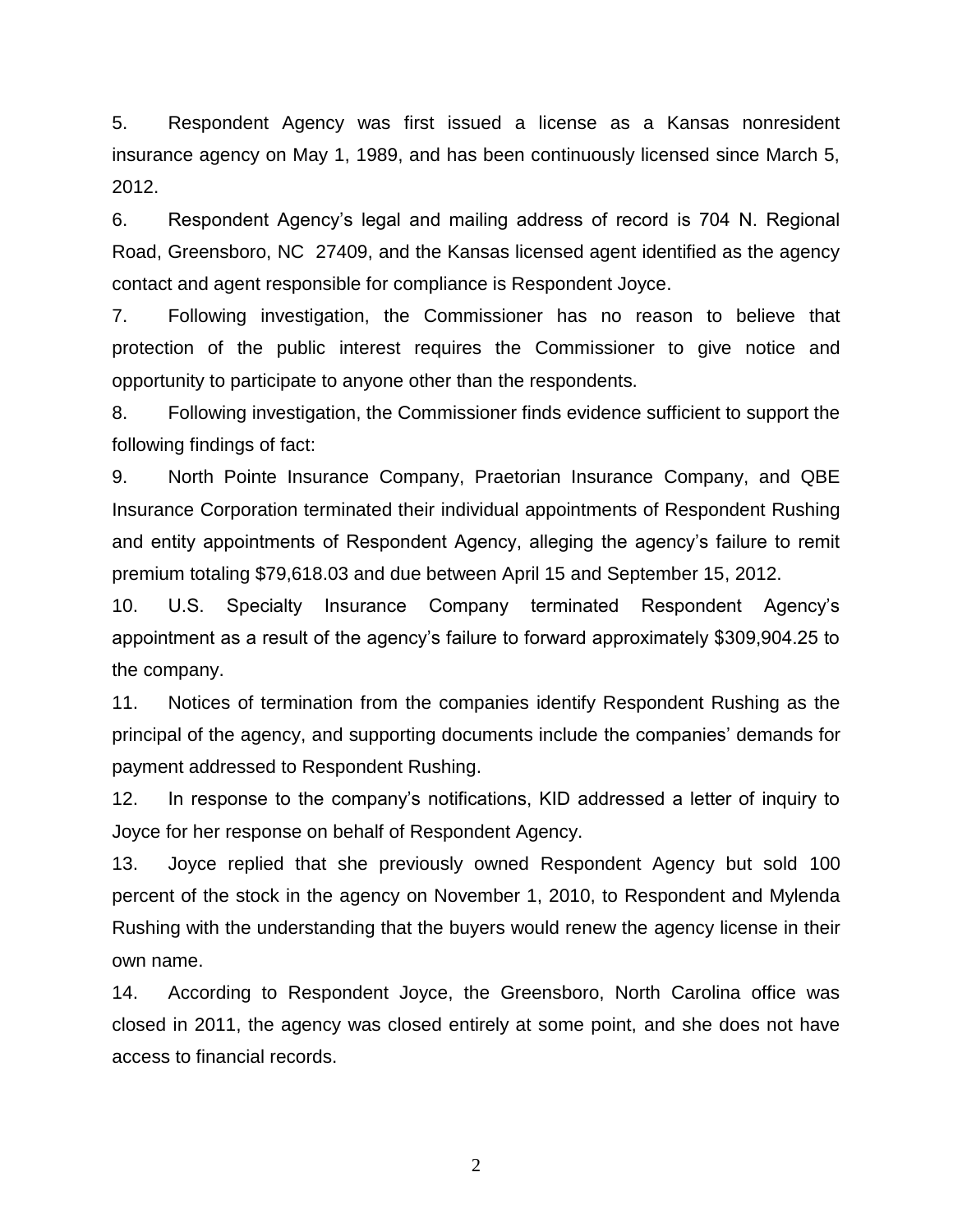15. By letter of November 20, 2012, addressed to Respondent Rushing at his mailing address of record, counsel for KID invited Respondent to reply if he disputed the above facts.

16. To date, Respondent Rushing has not replied, and the letter has not been returned; thus, the facts as to Respondent Rushing and Respondent Agency are deemed undisputed.

17. The agency license lapsed on January 29, 2012.

18. The application for the current license, issued on March 5, 2012, is dated February 22, 2012, and bears the original signature of Norma L. Joyce as "Vice President Sales."

19. The application lists Norma L. Joyce and Espie M. Joyce as officers with no ownership interest, identifies no other officers or owners, and names Respondent Joyce as the responsible agent.

### **Applicable Law**

20. K.S.A. 2011 Supp. 40-4909(a) provides, in relevant part:

"The commissioner may deny, suspend, revoke or refuse renewal of any license issued under this act if the commissioner finds that the applicant or license holder has:

(1) Provided incorrect, misleading, incomplete or untrue information in the license application. . . .

(4) Improperly withheld, misappropriated or converted any moneys or properties received in the course of doing insurance business. . . .

(8) Used any fraudulent, coercive, or dishonest practice, or demonstrated any incompetence, untrustworthiness or financial irresponsibility in the conduct of business in this state or elsewhere." K.S.A. 2011 Supp. 40- 4909(a).

21. The Commissioner may revoke any license issued under the Insurance Agents Licensing Act if the Commissioner finds that the interests of the insurer or the insurable interests of the public are not properly served under such license. K.S.A. 2011 Supp. 40-4909(b).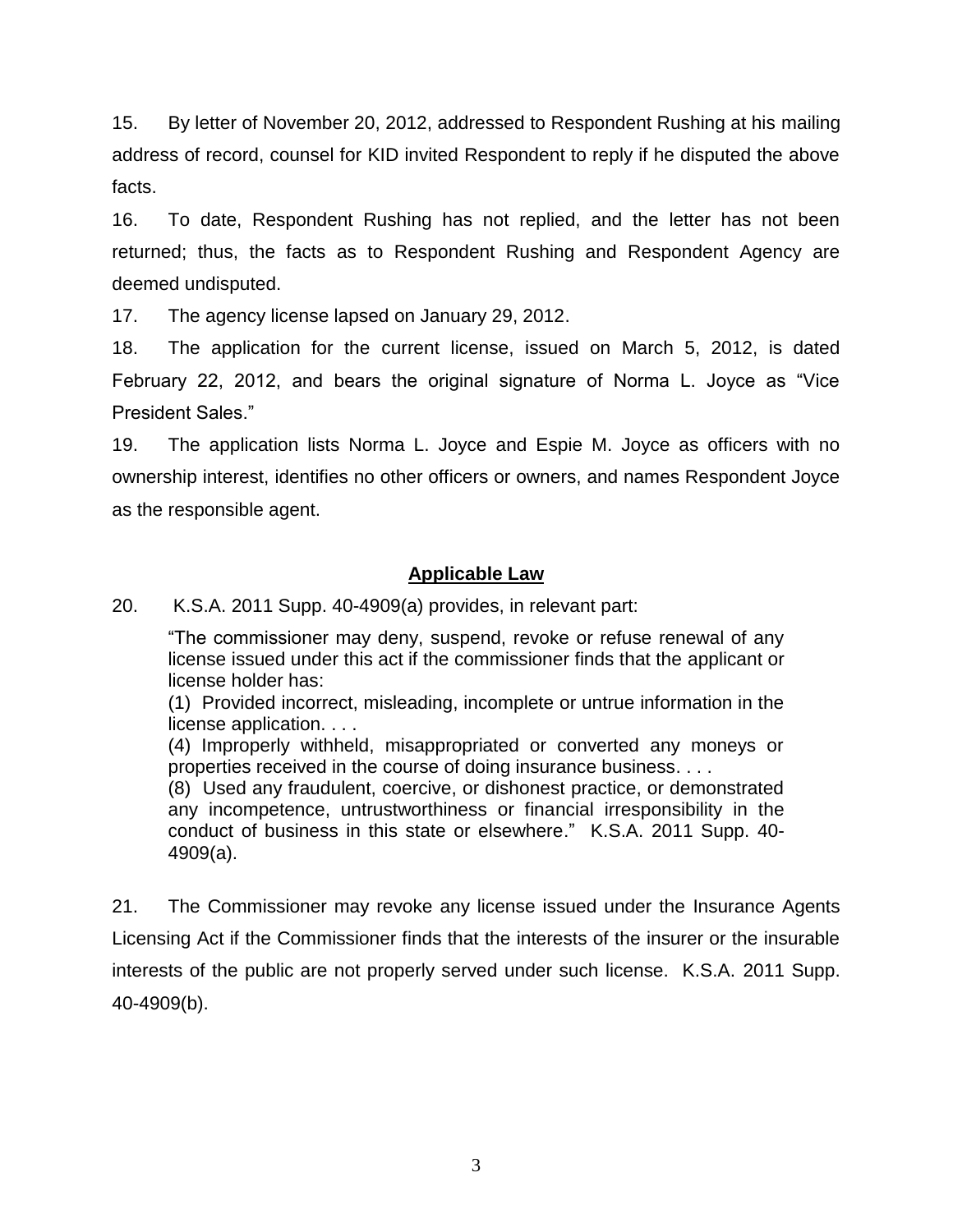#### **Conclusions of Law**

22. The Commissioner has jurisdiction over Respondents as well as the subject matter of this proceeding, and such proceeding is held in the public interest.

23. The Commissioner finds that the license of Respondent Agency may be revoked pursuant to K.S.A. 40-4909(a)(1) because the February 22, 2012, agency license application contained incorrect, misleading, incomplete, or untrue information as to ownership and management of the agency.

24. The Commissioner finds that the licenses of Respondent Rushing and Respondent Agency may be revoked pursuant to K.S.A. 40-4909(a)(4) because Respondent Rushing and Respondent Agency have misappropriated or converted the premium funds received in the course of doing insurance business.

25. The Commissioner finds that the licenses of Respondents Rushing and Joyce may be revoked pursuant to K.S.A. 40-4909(a)(8) because Respondents have either used a fraudulent, coercive, or dishonest practice or has demonstrated incompetence, untrustworthiness, or financial irresponsibility in business by failing to forward premium to the company or account for the funds.

26. In addition, the Commissioner finds that the licenses of Respondents Rushing and Joyce may be revoked pursuant to K.S.A. 40-4909(a)(8) because Respondent Rushing has demonstrated a lack of trustworthiness in his failure to respond and Respondent Joyce has either used a dishonest practice or demonstrated untrustworthiness in her response KID's inquiries.

27. Based on the foregoing findings, the Commissioner concludes that sufficient grounds exist for revocation of Respondents' licenses pursuant to K.S.A. 40-4909(a).

28. The Commissioner further concludes Respondent's license may be revoked pursuant to K.S.A. 40-4909(b) because such license is not properly serving the interests of the insurer and the insurable interests of the public.

29. Based on the facts and circumstances set forth herein, it appears that the use of summary proceedings in this matter is appropriate, in accordance with the provisions set forth in K.S.A. 77-537(a), in that the use of summary proceedings does not violate any provision of the law, the protection of the public interest does not require the KID to give notice and opportunity to participate to persons other than Respondents, and after

4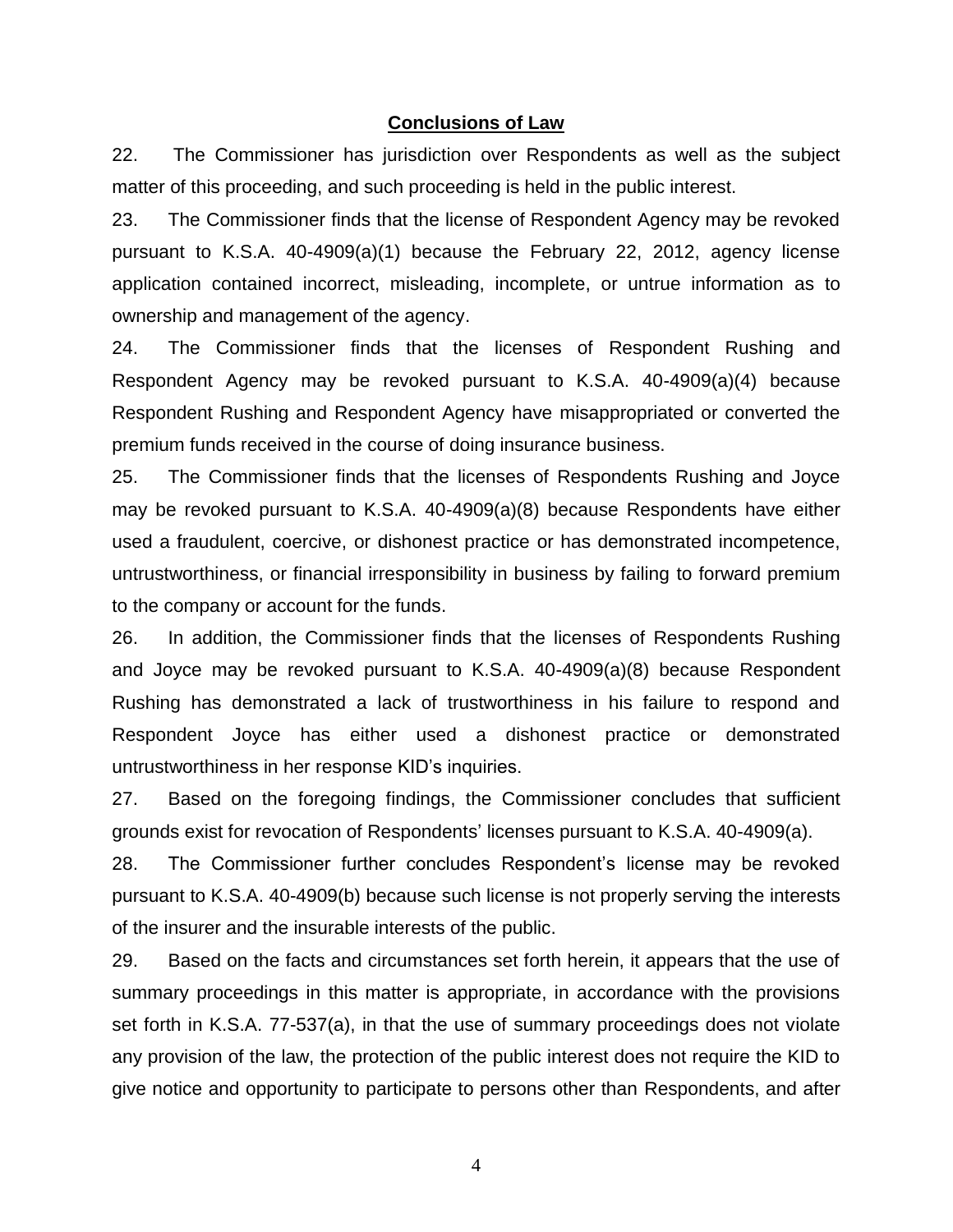investigation, KID believes in good faith that the allegations will be supported to the applicable standard of proof.

#### **Policy to be Served**

30. Before issuing an insurance agent license, the Commissioner must determine that the applicant is qualified and has not committed any act that would be grounds for denial, suspension, or revocation. K.S.A. 40-4905(b). Further, the Commissioner may revoke any license issued under the Insurance Agents Licensing Act if the Commissioner finds that the interests of the insurer or the insurable interests of the public are not properly served under the license. The following action is necessary and appropriate to promote the security and integrity of the insurance business and protect insurance consumers by licensing, or continuing to license, persons or entities to sell, solicit, or negotiate insurance in the State of Kansas only if their conduct indicates they are both qualified and trustworthy.

**IT IS THEREFORE ORDERED BY THE COMMISSIONER OF INSURANCE THAT** the Kansas nonresident insurance agent's licenses of **RICHARD RUSHING, NORMA L. JOYCE,** and **AUA, Inc.,** are hereby **REVOKED. It is further ordered,** that **RICHARD RUSHING, NORMA L. JOYCE,** and **AUA, Inc.,** shall **CEASE and DESIST** from the sale, solicitation, or negotiation of insurance, doing any act toward the sale, solicitation, or negotiation of insurance, and/or receiving compensation deriving from the sale, solicitation, or negotiation of insurance in Kansas or on Kansas risks through business conducted on and after the effective date of this order.

**It is further ordered**, pursuant to KSA 77-415(b)(2)(A), that this order is designated by KID as precedent.

### **IT IS SO ORDERED THIS \_\_7th\_\_ DAY OF JANUARY 2013, IN THE CITY OF TOPEKA, COUNTY OF SHAWNEE, STATE OF KANSAS.**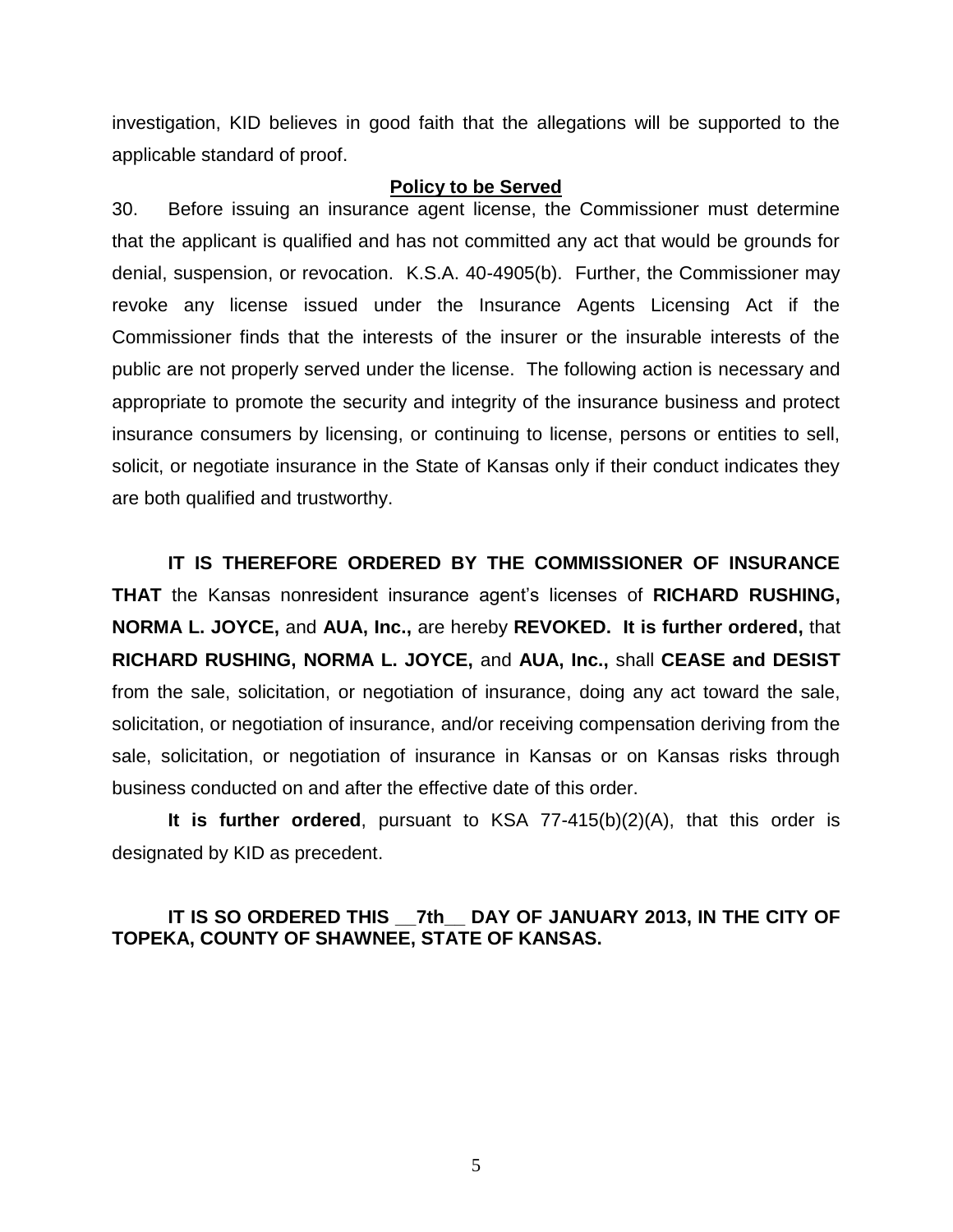

\_/s/ Sandy Praeger\_\_\_\_\_\_\_\_\_\_\_\_\_\_\_\_ Sandy Praeger Commissioner of Insurance

BY:

/s/ John Wine John Wine General Counsel

# **NOTICE OF RIGHTS TO HEARING AND REVIEW**

**Within fifteen (15) days of the date of service of this Summary Order, Respondent** may submit a written request for a hearing pursuant to K.S.A. 77-537 and K.S.A. 77-542. Any request for a hearing should be addressed to the following:

John Wine, General Counsel Kansas Insurance Department 420 S.W. 9<sup>th</sup> Street Topeka, Kansas 66612

If a hearing is requested, the Kansas Insurance Department will serve notice of the time and place of the hearing and information on procedures, right of representation, and other rights of parties relating to the conduct of the hearing.

**If a hearing is not requested in the time and manner stated above, this Summary Order shall become effective as a Final Order upon the expiration of time for requesting a hearing.** In the event Respondent files a Petition for Judicial Review, pursuant to K.S.A. 77-613(e), the agency officer to be served on behalf of the Kansas Insurance Department is

John Wine, General Counsel Kansas Insurance Department 420 S.W.  $9<sup>th</sup>$  Street Topeka, Kansas 66612